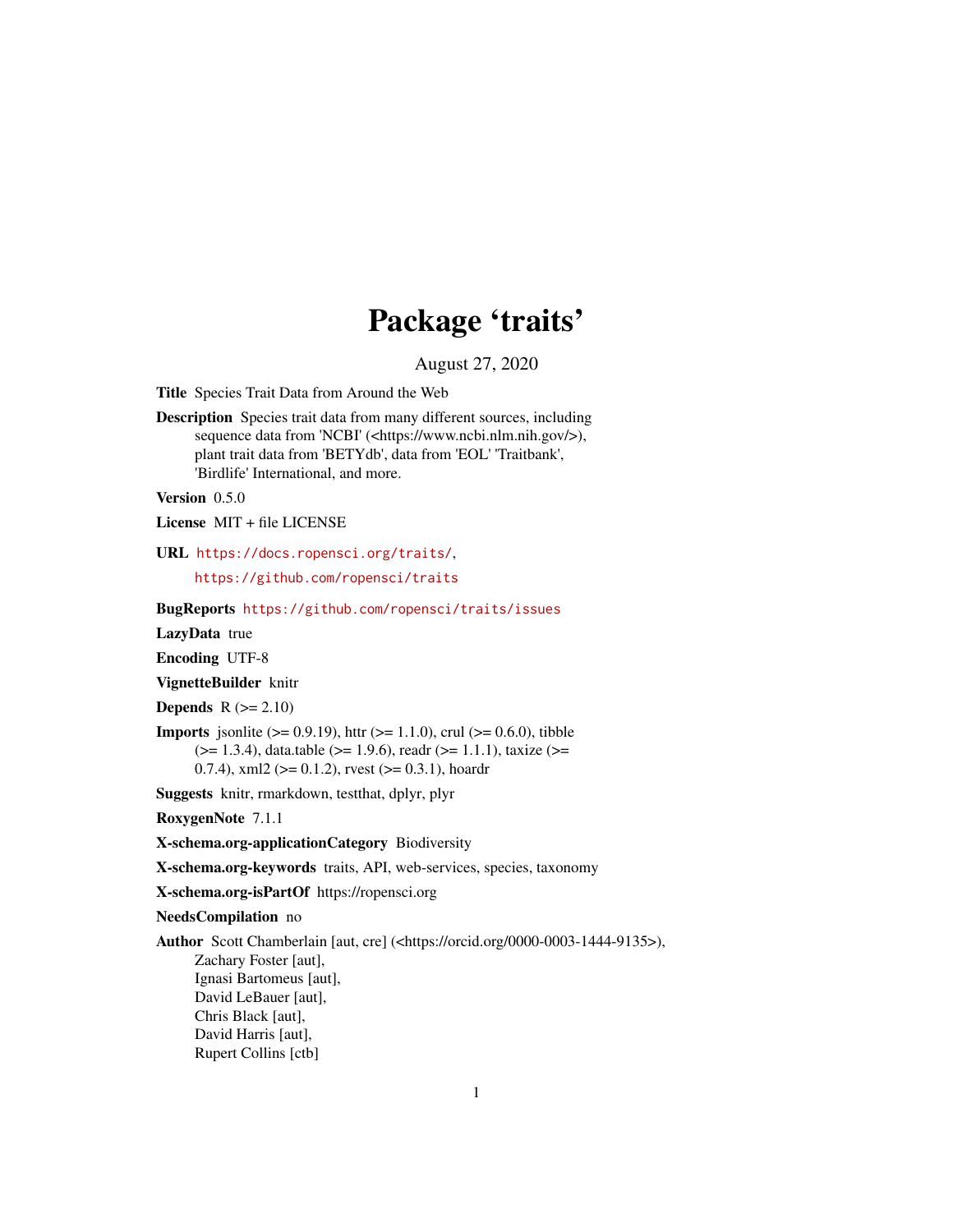<span id="page-1-0"></span>Maintainer Scott Chamberlain <myrmecocystus@gmail.com>

Repository CRAN

Date/Publication 2020-08-27 05:10:06 UTC

# R topics documented:

| Index | 23 |
|-------|----|
|       |    |
|       |    |
|       |    |
|       |    |
|       |    |
|       |    |
|       |    |
|       |    |
|       |    |
|       |    |
|       |    |
|       |    |
|       |    |
|       |    |
|       |    |
|       |    |

# traits-package *traits - Species trait data from around the web*

#### Description

Currently included in traits with the associated function name or function prefix:

# Details

- BETYdb http://www.betydb.org betydb\_
- National Center for Biotechnology Information NCBI http://www.ncbi.nlm.nih.gov/ ncbi\_
- Encyclopedia of Life Traitbank traitbank\_
- Birdlife International https://www.birdlife.org/ birdlife\_
- LEDA Traitbase http://www.leda-traitbase.org/LEDAportal/index.jsp leda\_
- Zanne et al. plant dataset [tr\\_zanne\(\)](#page-20-1)
- Amniote life history dataset [tr\\_ernest\(\)](#page-19-1)

# See also [traits-defunct](#page-17-1)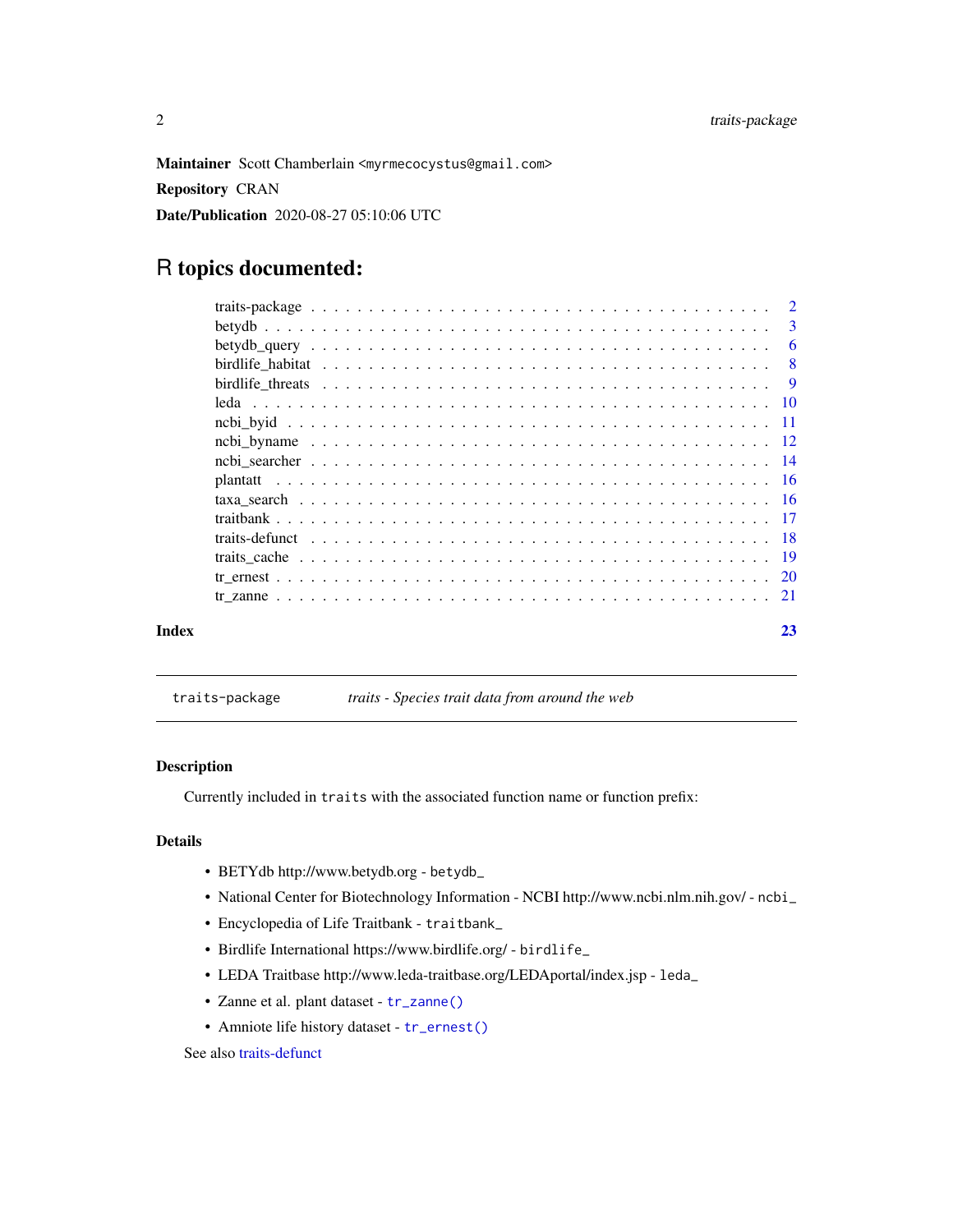#### <span id="page-2-0"></span>betydb $3$

# Author(s)

Scott Chamberlain Ignasi Bartomeus Zachary Foster David LeBauer David Harris Rupert Collins

betydb *Search for traits from BETYdb*

# Description

Search for traits from BETYdb

Get details about a single item from a table

# Usage

```
betydb_record(
  id,
  table,
  api_version = NULL,
 betyurl = NULL,fmt = NULL,key = NULL,
  user = NULL,
  pwd = NULL,progress = TRUE,
  ...
\mathcal{L}betydb_trait(
  id,
  genus = NULL,
  species = NULL,
  api_version = NULL,
  betyurl = NULL,fmt = "json",key = NULL,user = NULL,
  pwd = NULL,progress = TRUE,
  ...
\mathcal{L}
```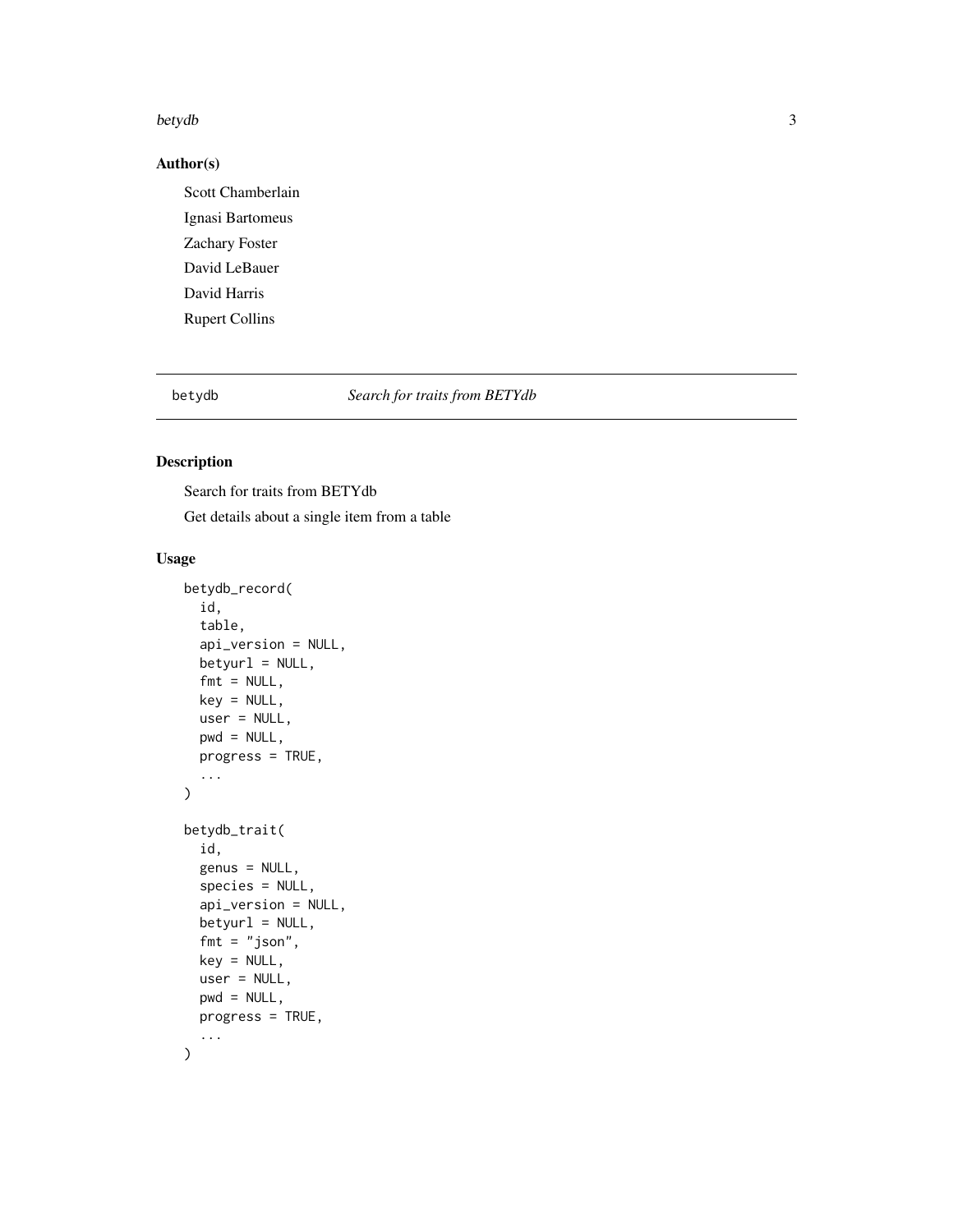4 betydb

```
betydb_specie(
  id,
  genus = NULL,
  species = NULL,
  api_version = NULL,
  betyurl = NULL,fmt = "json",key = NULL,user = NULL,
 pwd = NULL,progress = TRUE,
  ...
\mathcal{L}betydb_citation(
  id,
  genus = NULL,
  species = NULL,
  api_version = NULL,
 betyurl = NULL,fmt = "json",key = NULL,
  user = NULL,
 pwd = NULL,progress = TRUE,
  ...
)
betydb_site(
  id,
  api_version = NULL,
 betyurl = NULL,fmt = "json",key = NULL,user = NULL,
 pwd = NULL,
 progress = TRUE,
  ...
)
betydb_experiment(
  id,
  api_version = NULL,
 betyurl = NULL,fmt = "json",key = NULL,user = NULL,
```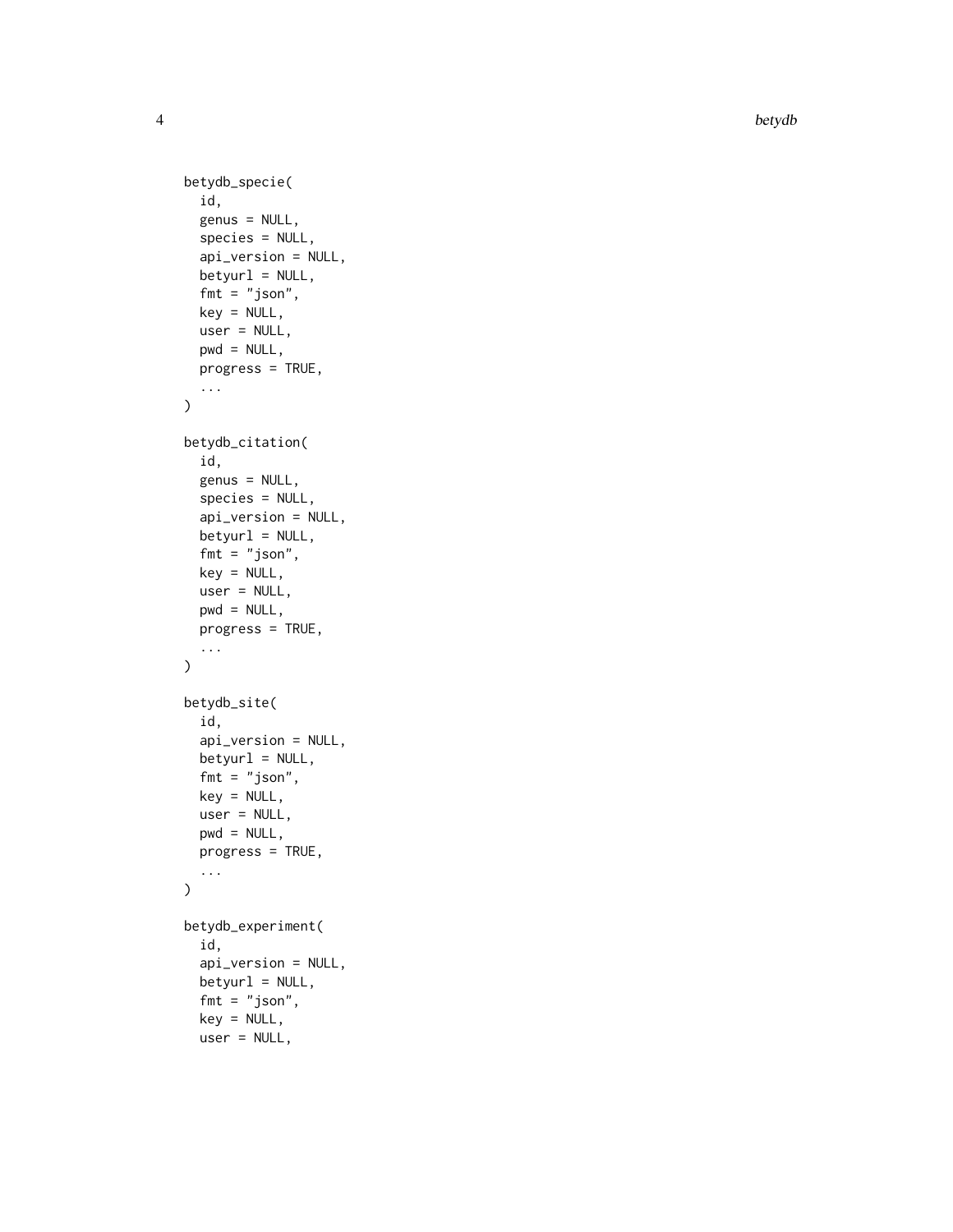#### <span id="page-4-0"></span>betydb 5

```
pwd = NULL,
  progress = TRUE,
  ...
\lambda
```
# Arguments

| id          | (integer) One or more ids for a species, site, variable, etc.                                                                                                                                                |
|-------------|--------------------------------------------------------------------------------------------------------------------------------------------------------------------------------------------------------------|
| table       | (character) Name of the database table with which this ID is associated.                                                                                                                                     |
| api_version | (character) Which version of the BETY API should we query? One of "v0" or<br>"beta". Default is options ("betydb_api_version") if set, otherwise "v0".                                                       |
| betvurl     | (string) url to target instance of betydb. Default is options ("betydb_url") if<br>set, otherwise "https:/www.betydb.org/"                                                                                   |
| fmt         | (character) Format to return data in, one of json, xml, csv. Only json currently<br>supported.                                                                                                               |
| key         | (character) An API key. Use this or user/pwd combo. Save in your . Rprofile<br>file as $options(betydb_{key} = "your40digitkey").$ Optional                                                                  |
| user, pwd   | (character) A user name and password. Use a user/pwd combo or an API key.<br>Save in your. Rprofile file as options (betydb_user = "yournamehere") and<br>options(betydb_pwd = "yourpasswordhere"). Optional |
| progress    | show progress bar? default: TRUE                                                                                                                                                                             |
| .           | Curl options passed on to GET. Optional                                                                                                                                                                      |
| genus       | (character) A genus name. Optional                                                                                                                                                                           |
| species     | (character) A specific epithet. Optional                                                                                                                                                                     |

# Details

BETYdb includes a primary home page (betydb.org) focused on bioenergy crops as well as a network of harmonized databases that support and share data among more focused research programs.

For a list of publicly accessible instances of BETYdb and the urls that can be queried, see [https:](https://pecan.gitbooks.io/betydb-documentation/content/distributed_betydb.html) [//pecan.gitbooks.io/betydb-documentation/content/distributed\\_betydb.html](https://pecan.gitbooks.io/betydb-documentation/content/distributed_betydb.html)

This package queries plant traits, phenotypes, biomass yields, and ecosystem functions. It does not currently interface with the workflow and provenance data that support PEcAn Project (pecanproject.org) and TERRA REF (terraref.org) software.

API documentation: <https://pecan.gitbooks.io/betydb-data-access/content/API.html> API endpoints are here: <https://www.betydb.org/api/docs> This package currently uses the original 'v0' API by default. To use a newer version, set api\_version. Newer versions of the API will support database inserts.

# Authentication

Defers to use API key first since it's simpler, but if you don't have an API key, you can supply a username and password.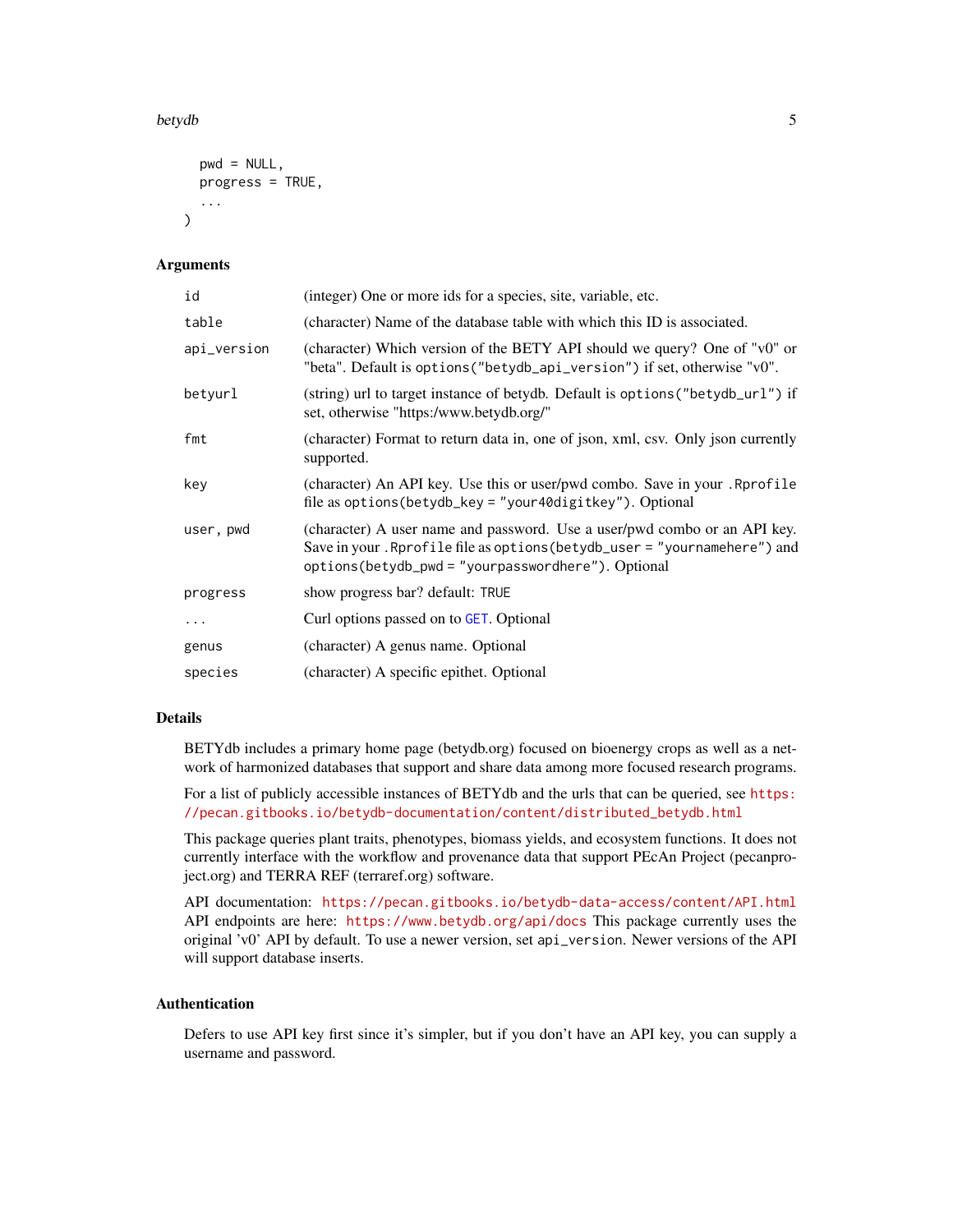# <span id="page-5-0"></span>Functions

Singular functions like betydb\_trait accept an id and additional parameters, and return a list of variable outputs depending on the inputs.

However, plural functions like betydb\_traits accept query parameters, but not ids, and always return a single data.frame.

betydb\_search("Search terms",...) is a convenience wrapper that passes all further arguments to [betydb\\_query\(](#page-5-1)table = "search", search = "Search terms", ...). See there for details on possible arguments.

#### References

API documentation <https://pecan.gitbooks.io/betydb-data-access/content/API.html> and https://www.betydb.org/api/docs

# See Also

#### [betydb\\_query](#page-5-1)

#### Examples

```
## Not run:
# General Search
out <- betydb_search(query = "Switchgrass Yield")
library("dplyr")
out %>%
 group_by(id) %>%
 summarise(mean_result = mean(as.numeric(mean), na.rm = TRUE)) %>%
 arrange(desc(mean_result))
# Get by ID
## Traits
betydb_train(tid = 10)## Species
betydb_specie(id = 1)## Citations
betydb_citation(id = 1)
## Site information
betydb_site(id = 795)
## End(Not run)
```
<span id="page-5-1"></span>betydb\_query *Query a BETY table*

#### Description

Query a BETY table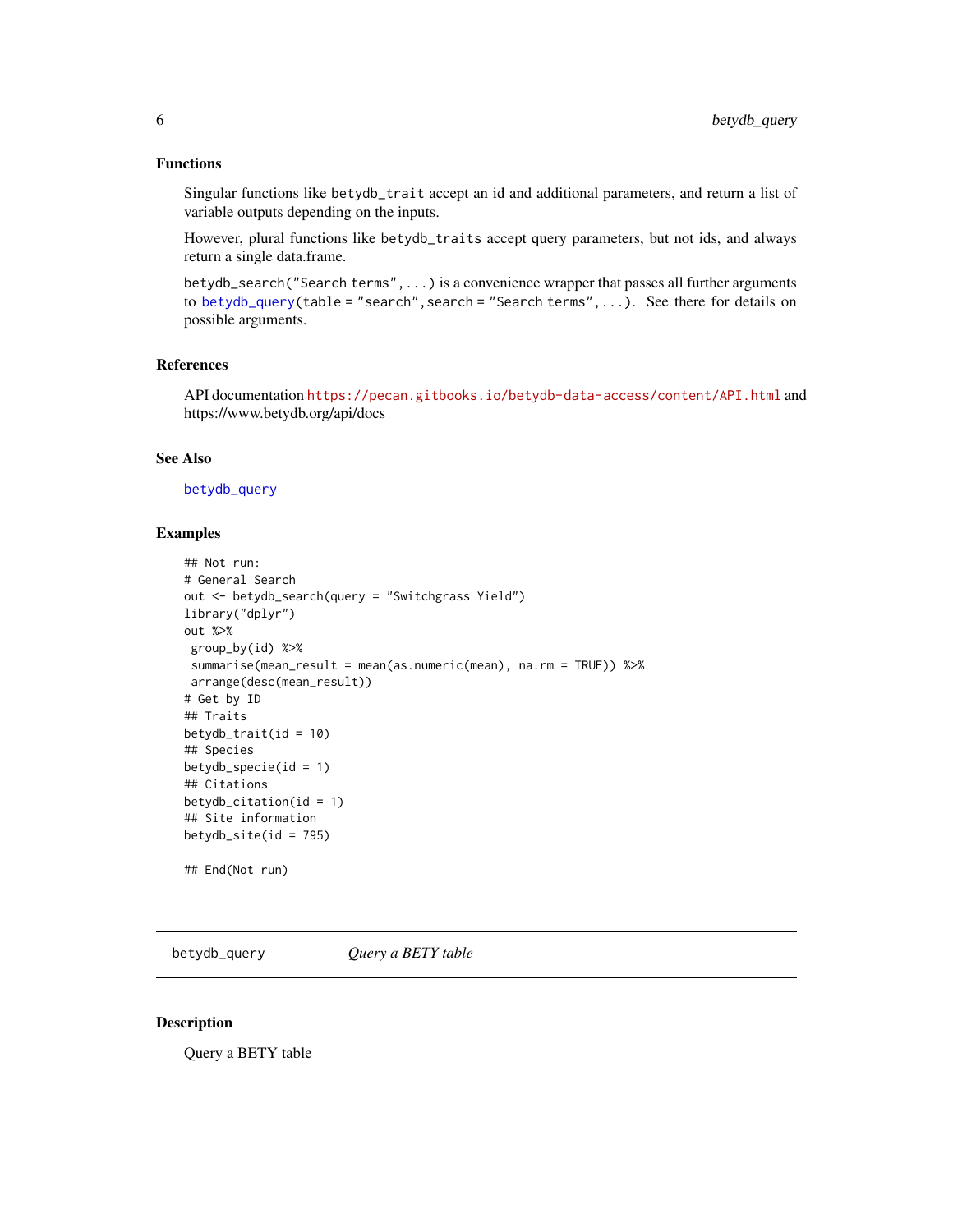betydb\_query 7

# Usage

```
betydb_query(
  ...,
  table = "search",
 key = NULL,
  api_version = NULL,
 betyurl = NULL,user = NULL,
 pwd = NULL,progress = TRUE
)
betydb_search(
  query = "Maple SLA",
  ...,
  include_unchecked = NULL,
 progress = TRUE
\mathcal{L}
```
# Arguments

| $\cdots$          | (named character) Columns to query, as key="value" pairs. Note that betydb_query<br>passes these along to BETY with no check whether the requested keys exist in<br>the specified table.                     |  |
|-------------------|--------------------------------------------------------------------------------------------------------------------------------------------------------------------------------------------------------------|--|
| table             | (character) The name of the database table to query, or "search" (the default) for<br>the traits and yields view                                                                                             |  |
| key               | (character) An API key. Use this or user/pwd combo. Save in your .Rprofile<br>file as options (betydb_key = "your40digitkey"). Optional                                                                      |  |
| api_version       | (character) Which version of the BETY API should we query? One of "v0" or<br>"beta". Default is options ("betydb_api_version") if set, otherwise "v0".                                                       |  |
| betyurl           | (string) url to target instance of betydb. Default is options ("betydb_url") if<br>set, otherwise "https:/www.betydb.org/"                                                                                   |  |
| user, pwd         | (character) A user name and password. Use a user/pwd combo or an API key.<br>Save in your. Rprofile file as options (betydb_user = "yournamehere") and<br>options(betydb_pwd = "yourpasswordhere"). Optional |  |
| progress          | show progress bar? default: TRUE                                                                                                                                                                             |  |
| query             | (character) A string containing one or more words to be queried across all<br>columns of the "search" table.                                                                                                 |  |
| include_unchecked |                                                                                                                                                                                                              |  |
|                   | (logical) Include results that have not been quality checked? Applies only to ta-<br>bles with a "checked" column: "search", "traits", "yields". Default is to exclude<br>unchecked values.                  |  |
|                   |                                                                                                                                                                                                              |  |

# Details

Use betydb\_query to retrieve records from a table that match on all the column filters specified in '...'. If no filters are specified, retrieves the whole table. In API versions that support it (i.e. not in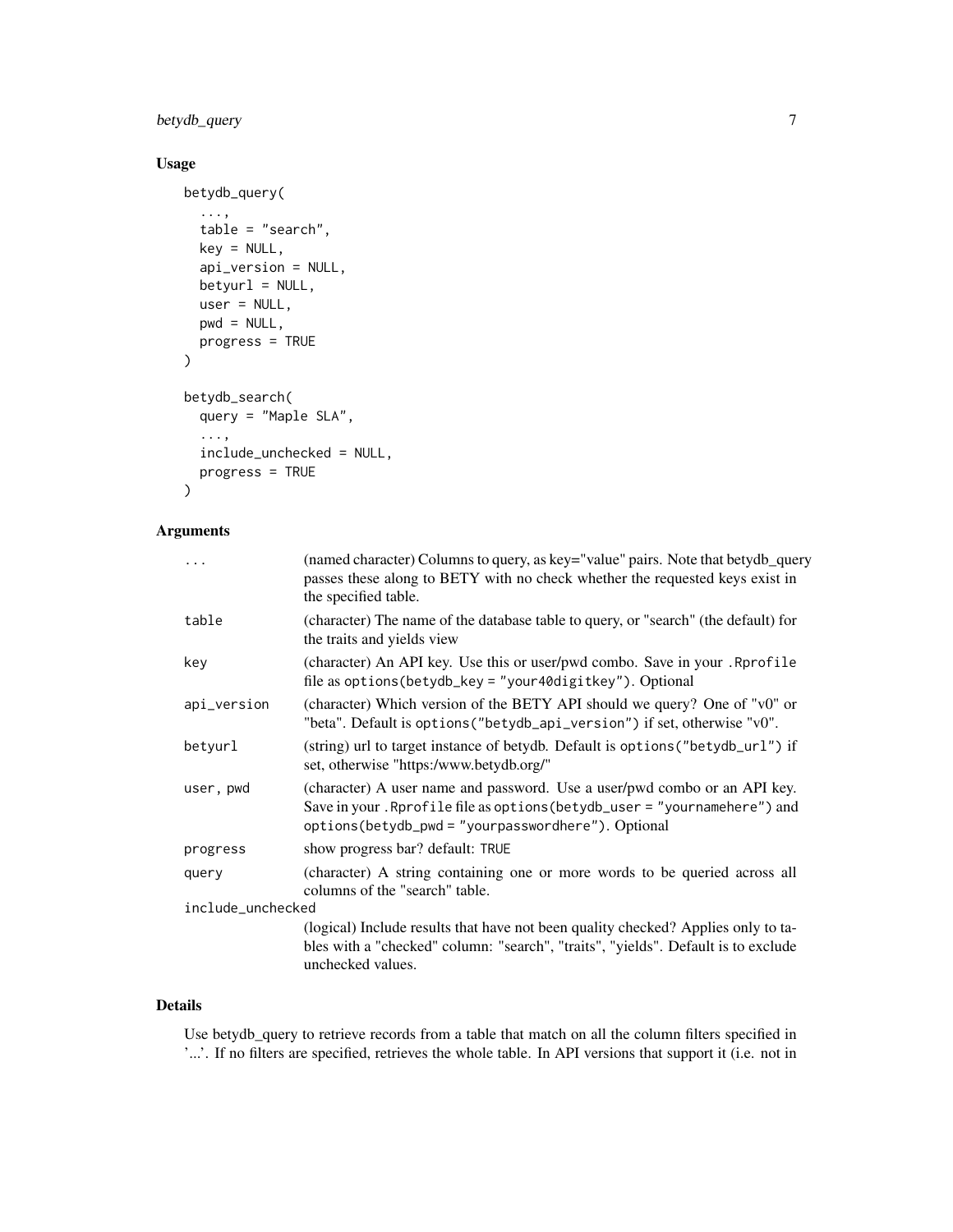<span id="page-7-0"></span>v0), filter strings beginning with "~" are treated as regular expressions.

#### Value

A data.frame with attributes containing request metadata, or NULL if the query produced no results

# Examples

```
## Not run:
# literal vs regular expression vs anchored regular expression:
betydb_query(units = "Mg", table = "variable")# NULL
betydb_query(units = "Mg/ha", table = "variables") %>% select(name) %>% c()
# $name
# [1] "a_biomass" "root_live_biomass"
# [3] "leaf_dead_biomass_in_Mg_ha" "SDM"
betydb_query(genus = "Miscanthus", table = "species") %>% nrow()
# [1] 10
(betydb_query(genus = "~misc", table = "species", api_version = "beta")
%>% select(genus)
%>% unique() %>% c())
# $genus
# [1] "Platymiscium" "Miscanthus" "Dermiscellum"
(betydb_query(genus = "~^misc", table = "species", api_version = "beta")
%>% select(genus)
%>% unique() %>% c())
# $genus
# [1] "Miscanthus"
## End(Not run)
```
<span id="page-7-1"></span>birdlife\_habitat *Get bird habitat information from BirdLife/IUCN*

#### Description

Get bird habitat information from BirdLife/IUCN

#### Usage

```
birdlife_habitat(id)
```
#### Arguments

id A single IUCN species ID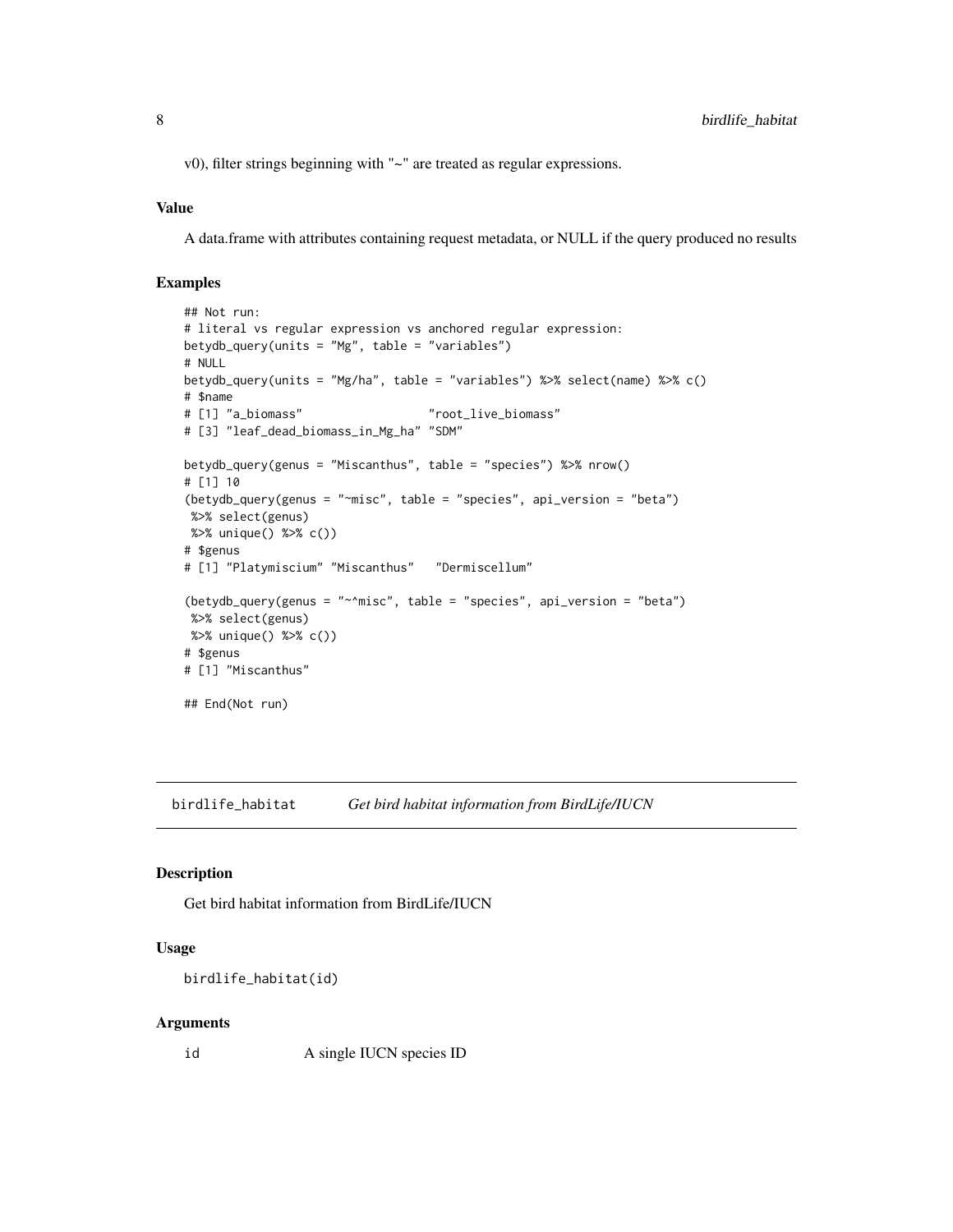# <span id="page-8-0"></span>birdlife\_threats 9

# Value

a data.frame with level 1 and level 2 habitat classes, as well as importance ratings and occurrence type (e.g. breeding or non-breeding). The habitat classification scheme is described at https://www.iucnredlist.org/resources/classification-schemes

## Author(s)

David J. Harris <harry491@gmail.com>

# See Also

Other birdlife: [birdlife\\_threats\(](#page-8-1))

#### Examples

```
## Not run:
# Setophaga chrysoparia
birdlife_habitat(22721692)
# Passer domesticus
birdlife_habitat(103818789)
```
## End(Not run)

<span id="page-8-1"></span>birdlife\_threats *Get bird threat information from BirdLife/IUCN*

# Description

Get bird threat information from BirdLife/IUCN

#### Usage

```
birdlife_threats(id)
```
# Arguments

id A single IUCN species ID

# Value

a data.frame with the species ID and two levels of threat descriptions, plus stresses, timing, scope, severity, and impact associated with each stressor.

#### Author(s)

David J. Harris <harry491@gmail.com>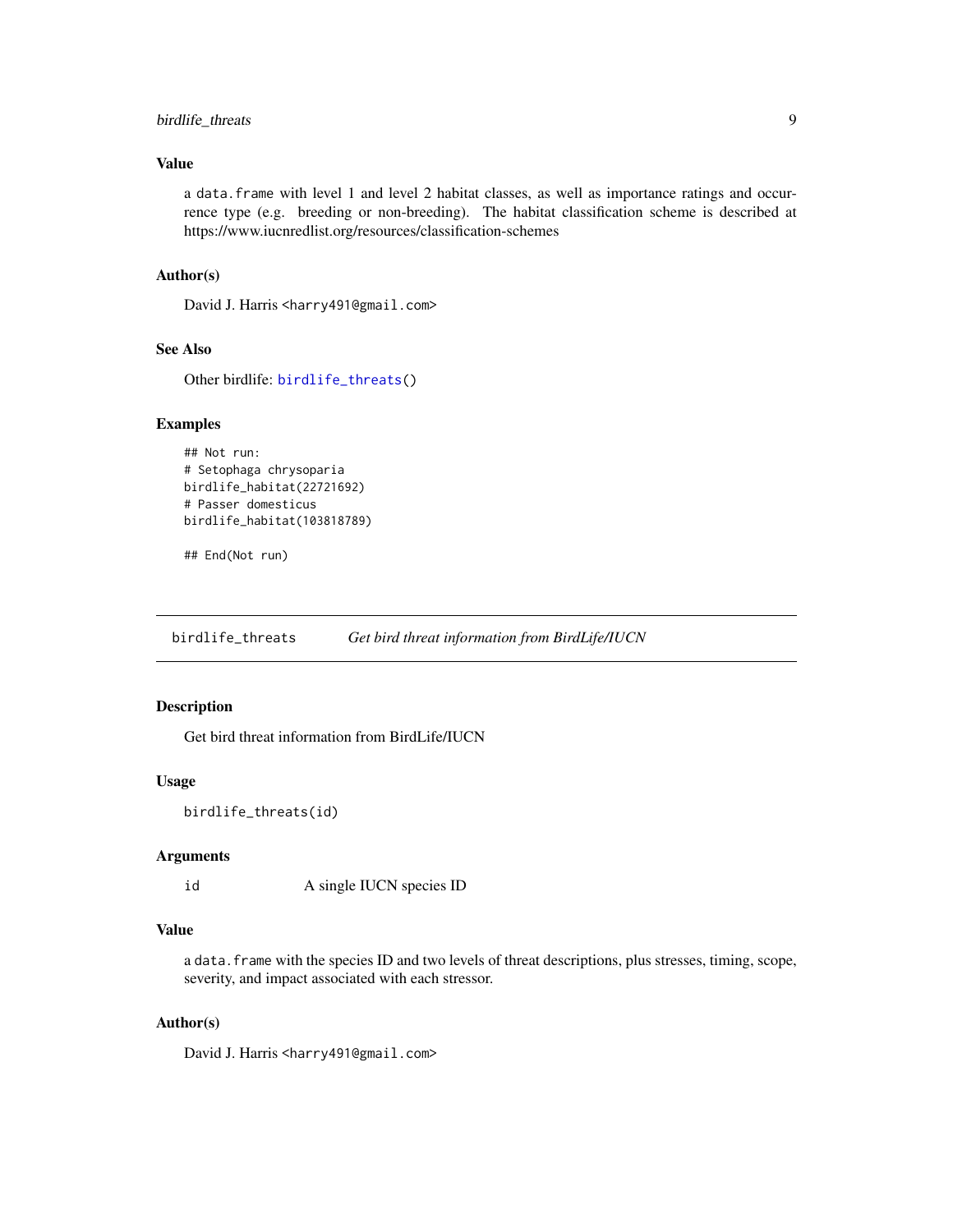# See Also

Other birdlife: [birdlife\\_habitat\(](#page-7-1))

#### Examples

```
## Not run:
# Setophaga chrysoparia
birdlife_threats(22721692)
# Aburria aburri
birdlife_threats(22678440)
```
## End(Not run)

leda *Access LEDA trait data*

#### Description

Access LEDA trait data

# Usage

leda(trait = "age\_first\_flowering", ...)

# Arguments

| trait    | (character) Trait to get. See Details.   |
|----------|------------------------------------------|
| $\cdots$ | Curl options passed on to crul::verb-GET |

# Details

For parameter trait, one of age\_first\_flowering, branching, buds\_seasonality, buds\_vertical\_dist, canopy\_height, dispersal\_type, leaf\_distribution, ldmc\_geo, leaf\_mass, leaf\_size, morphology\_disperal, growth\_form, life\_span, releasing\_height, seed\_longevity, seed\_mass, seed\_number, seed\_shape, shoot\_growth\_form, snp, ssd, tv, or clonal\_growth\_organs

The following are not supported as they are too much of a pain to parse: buoyancy, seed\_bank, sla\_geo

# Examples

```
## Not run:
# Age of first flowering
leda(trait = "age_first_flowering")
# Seed number
leda("seed_number")
```
# Releasing height

<span id="page-9-0"></span>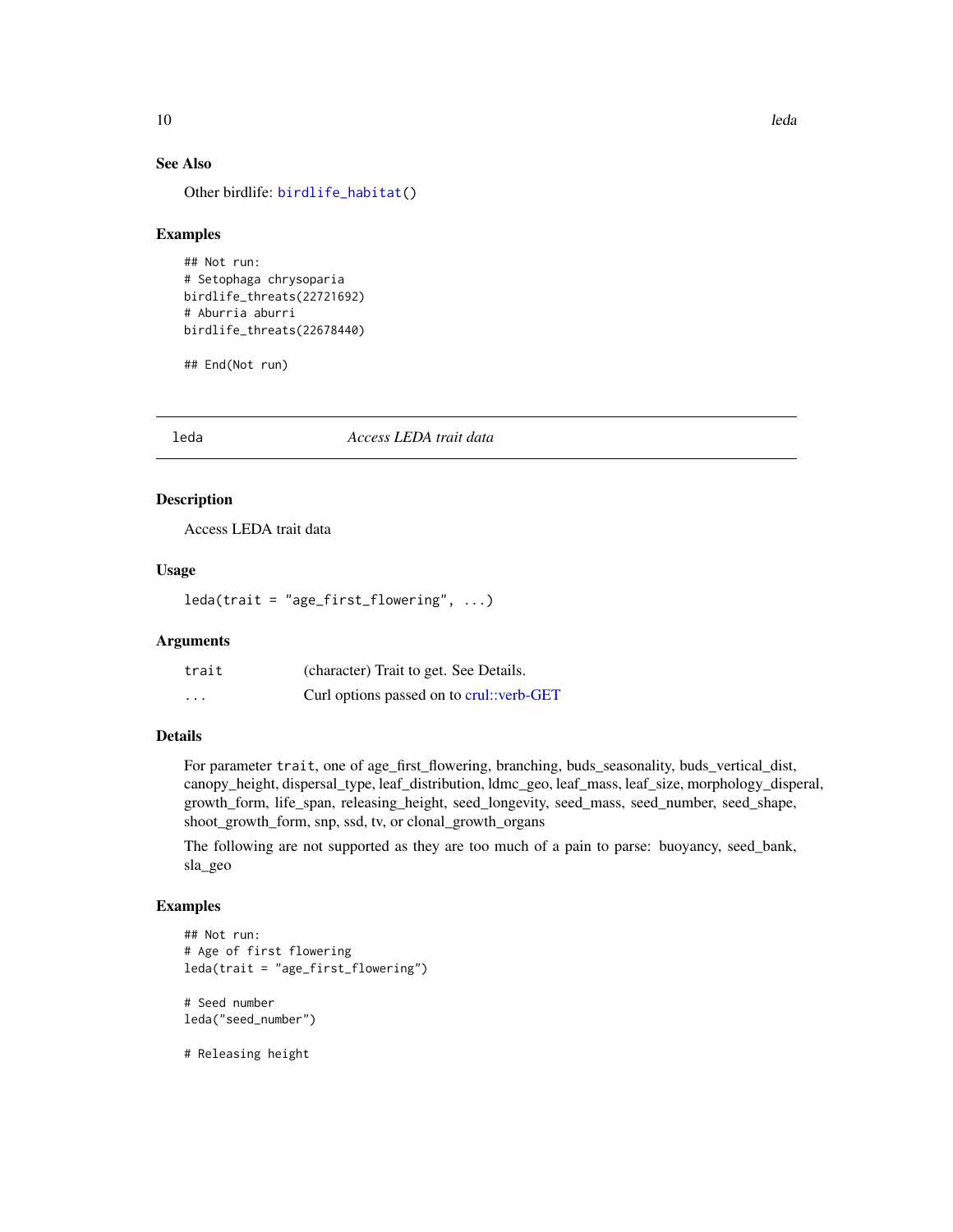#### <span id="page-10-0"></span>ncbi\_byid 11

```
leda(trait = "releasing_height")
# Clonal growth organs
leda(trait = "clonal_growth_organs")
all <- c("age_first_flowering", "branching", "buds_seasonality",
 "buds_vertical_dist", "canopy_height",
 "dispersal_type", "leaf_distribution", "ldmc_geo", "leaf_mass",
 "leaf_size", "morphology_disperal", "growth_form", "life_span",
 "releasing_height", "seed_longevity", "seed_mass",
  "seed_number", "seed_shape", "shoot_growth_form",
  "snp", "ssd", "tv", "clonal_growth_organs")
out <- list()
for (i in seq_along(all)) {
 cat(all[i], sep="\n")
 out[[i]] <- leda(all[i])
}
sapply(out, NROW)
## End(Not run)
```
<span id="page-10-1"></span>ncbi\_byid *Retrieve gene sequences from NCBI by accession number.*

#### Description

Retrieve gene sequences from NCBI by accession number.

#### Usage

ncbi\_byid(ids, format = NULL, verbose = TRUE)

# Arguments

| ids     | (character) GenBank ids to search for. One or more. Required. |
|---------|---------------------------------------------------------------|
| format  | (character) Return type, e.g., "fasta". NOW IGNORED.          |
| verbose | (logical) If TRUE (default), informative messages printed.    |

## Details

If bad ids are included with good ones, the bad ones are silently dropped. If all ids are bad you'll get a stop with error message.

#### Value

data.frame of the form:

- taxon taxonomic name (may include some junk, but hard to parse off)
- taxonomy organism lineage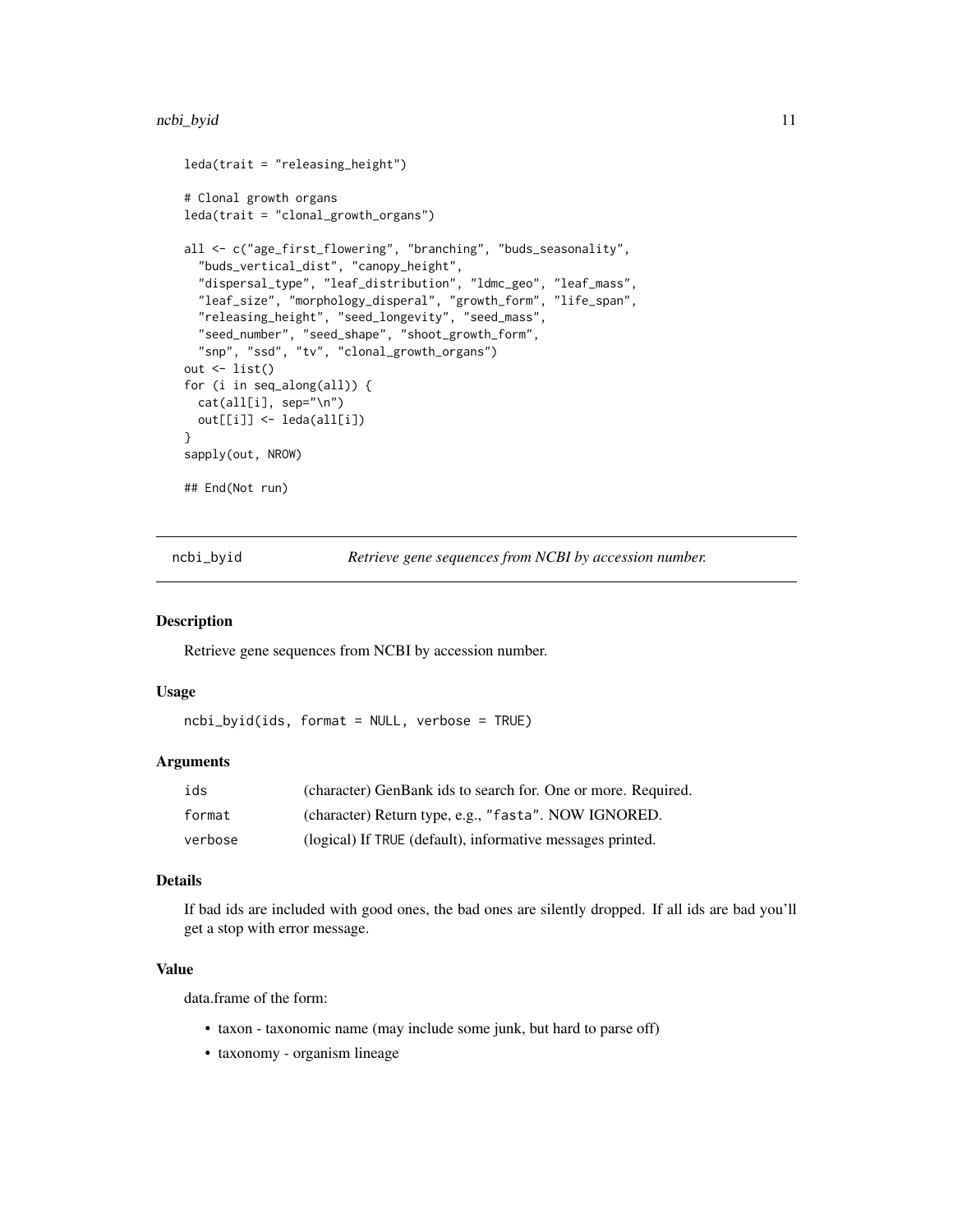- <span id="page-11-0"></span>• gene\_desc - gene description
- organelle if mitochondrial or chloroplast
- gi\_no GI number
- acc\_no accession number
- keyword if official DNA barcode
- specimen\_voucher museum/lab accession number of vouchered material
- lat\_lon longitude/latitude of specimen collection event
- country country/location of specimen collection event
- paper\_title title of study
- journal journal study published in (if published)
- first\_author first author of study
- uploaded\_date date sequence was uploaded to GenBank
- length sequence length
- sequence sequence character string

#### Author(s)

Scott Chamberlain, Rupert Collins

# See Also

[ncbi\\_searcher\(\)](#page-13-1), ncbi\_byname()]

# Examples

```
## Not run:
# A single gene
ncbi_byid(ids="360040093")
# Many genes (with different accession numbers)
ncbi_byid(ids=c("360040093","347448433"))
## End(Not run)
```
<span id="page-11-1"></span>ncbi\_byname *Retrieve gene sequences from NCBI by taxon name and gene names.*

#### Description

Retrieve gene sequences from NCBI by taxon name and gene names.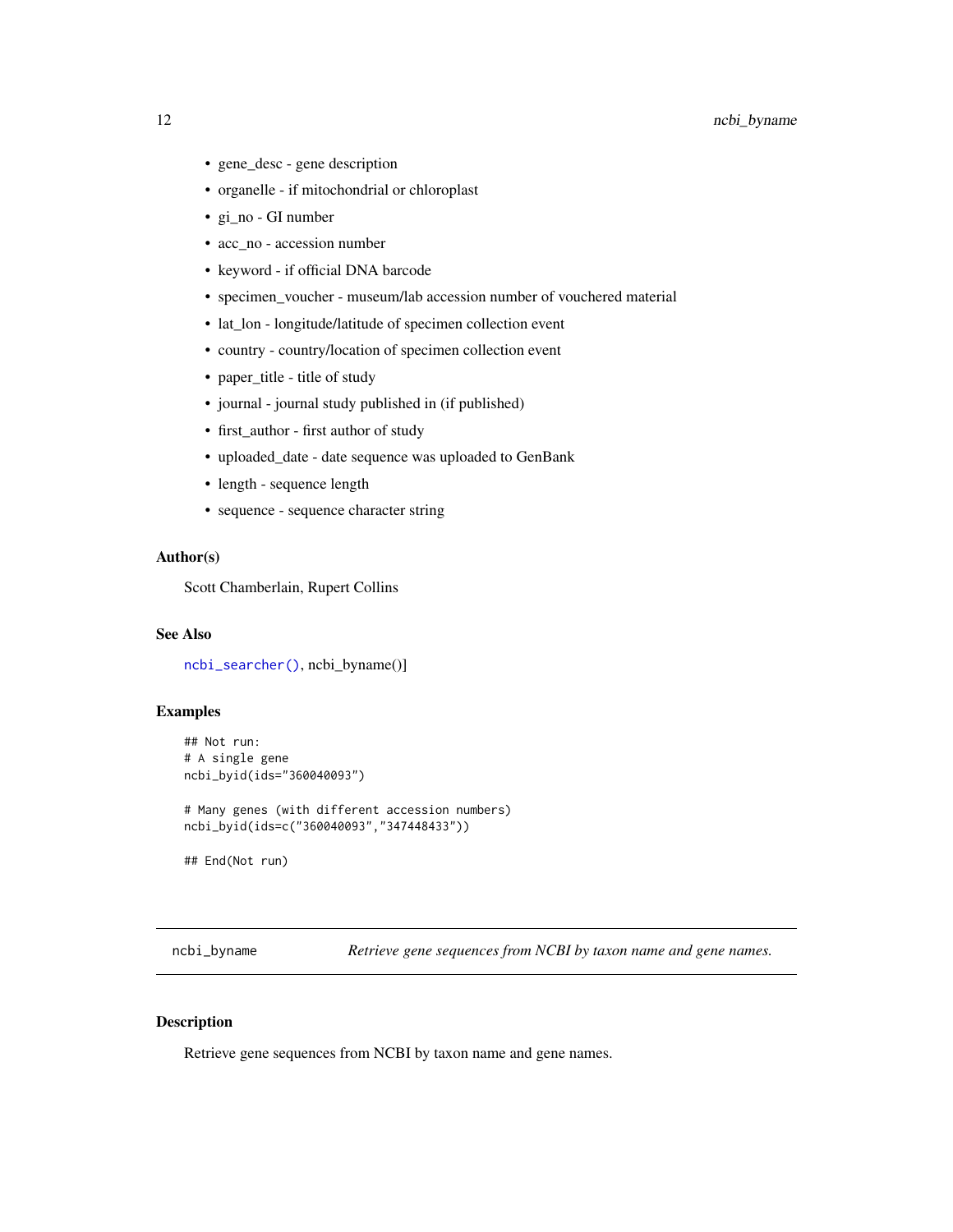<span id="page-12-0"></span>ncbi\_byname 13

# Usage

```
ncbi_byname(
  taxa,
  gene = "COI",seqrange = "1:3000",
  getrelated = FALSE,
  verbose = TRUE,
  ...
\mathcal{L}
```
#### Arguments

| taxa       | (character) Scientific name to search for.                                                                                                                                               |
|------------|------------------------------------------------------------------------------------------------------------------------------------------------------------------------------------------|
| gene       | (character) Gene or genes (in a vector) to search for. See examples.                                                                                                                     |
| segrange   | (character) Sequence range, as e.g., $"1:1000"$ . This is the range of sequence<br>lengths to search for. So "1:1000" means search for sequences from 1 to 1000<br>characters in length. |
| getrelated | (logical) If TRUE, gets the longest sequences of a species in the same genus as<br>the one searched for. If FALSE, returns nothing if no match found.                                    |
| verbose    | (logical) If TRUE (default), informative messages printed.                                                                                                                               |
| $\ddotsc$  | Curl options passed on to crul: verb-GET                                                                                                                                                 |

# Details

Removes predicted sequences so you don't have to remove them. Predicted sequences are those with accession numbers that have "XM\_" or "XR\_" prefixes. This function retrieves one sequences for each species, picking the longest available for the given gene.

# Value

data.frame

# Author(s)

Scott Chamberlain

# See Also

[ncbi\\_searcher\(\)](#page-13-1), [ncbi\\_byid\(\)](#page-10-1)

# Examples

```
## Not run:
# A single species
ncbi_byname(taxa="Acipenser brevirostrum")
# Many species
```

```
species <- c("Colletes similis","Halictus ligatus","Perdita californica")
```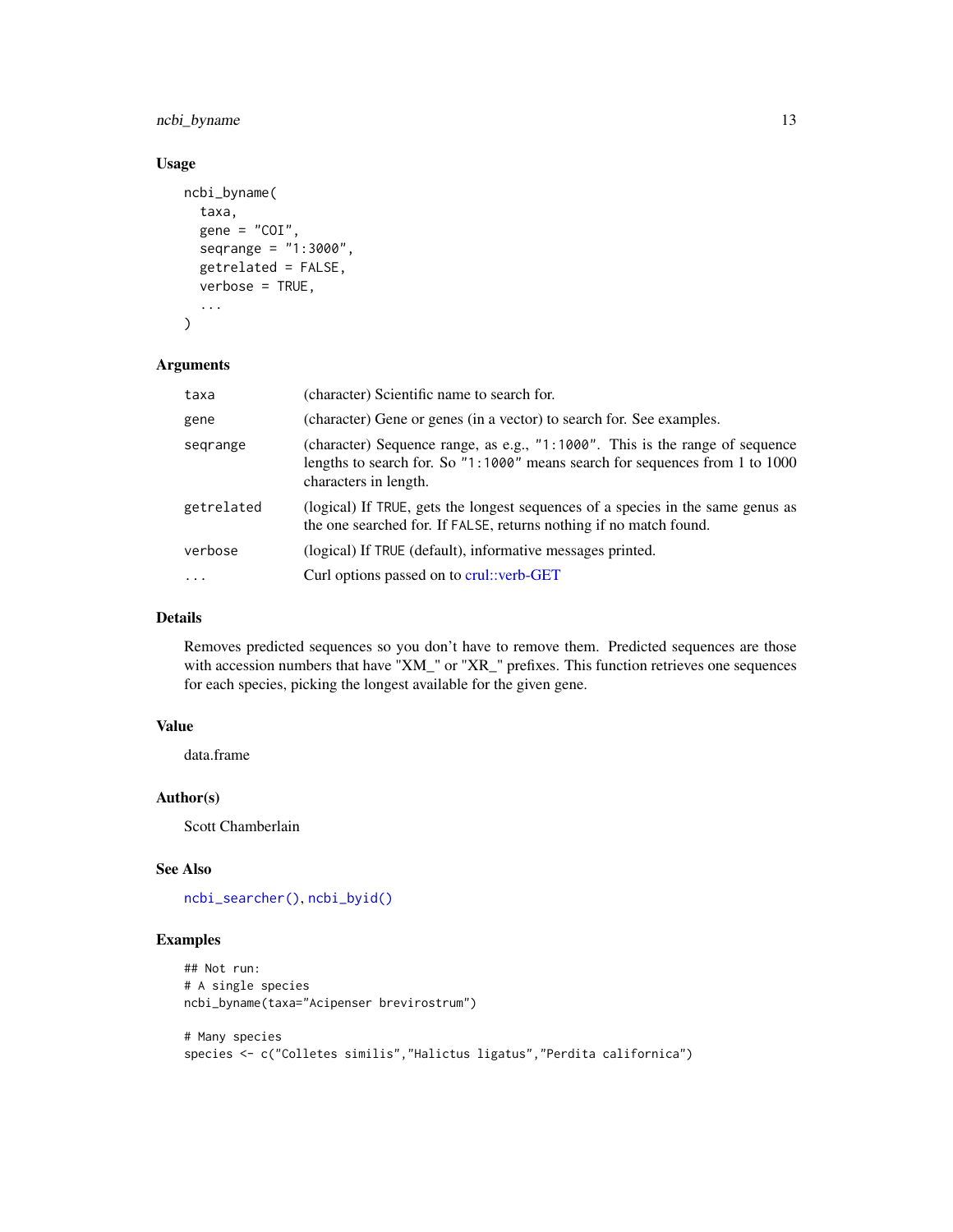```
ncbi_byname(taxa=species, gene = c("coi", "co1"), seqrange = "1:2000")
```
## End(Not run)

<span id="page-13-1"></span>ncbi\_searcher *Search for gene sequences available for taxa from NCBI.*

# Description

Search for gene sequences available for taxa from NCBI.

# Usage

```
ncbi_searcher(
  taxa = NULL,id = NULL,seqrange = "1:3000",
  getrelated = FALSE,
  fuzzy = FALSE,
 limit = 500,
  entrez_query = NULL,
 hypothetical = FALSE,
  verbose = TRUE,
  sleep = 0L
\mathcal{L}
```
# Arguments

| taxa         | (character) Scientific name to search for.                                                                                                                                                                                                                                                      |
|--------------|-------------------------------------------------------------------------------------------------------------------------------------------------------------------------------------------------------------------------------------------------------------------------------------------------|
| id           | (character) Taxonomic id to search for. Not compatible with argument taxa.                                                                                                                                                                                                                      |
| segrange     | (character) Sequence range, as e.g., "1:1000". This is the range of sequence<br>lengths to search for. So "1:1000" means search for sequences from 1 to 1000<br>characters in length.                                                                                                           |
| getrelated   | (logical) If TRUE, gets the longest sequences of a species in the same genus as<br>the one searched for. If FALSE, returns nothing if no match found.                                                                                                                                           |
| fuzzy        | (logical) Whether to do fuzzy taxonomic ID search or exact search. If TRUE,<br>we use xXarbitraryXx[porgn:__txid <id>], but if FALSE, we use txid<id>.<br/>Default: FALSE</id></id>                                                                                                             |
| limit        | (numeric) Number of sequences to search for and return. Max of 10,000. If you<br>search for 6000 records, and only 5000 are found, you will of course only get<br>5000 back.                                                                                                                    |
| entrez_query | (character; length 1) An Entrez-format query to filter results with. This is<br>useful to search for sequences with specific characteristics. The format is the<br>same as the one used to seach genbank. (https://www.ncbi.nlm.nih.gov/<br>books/NBK3837/#EntrezHelp.Entrez_Searching_Options) |

<span id="page-13-0"></span>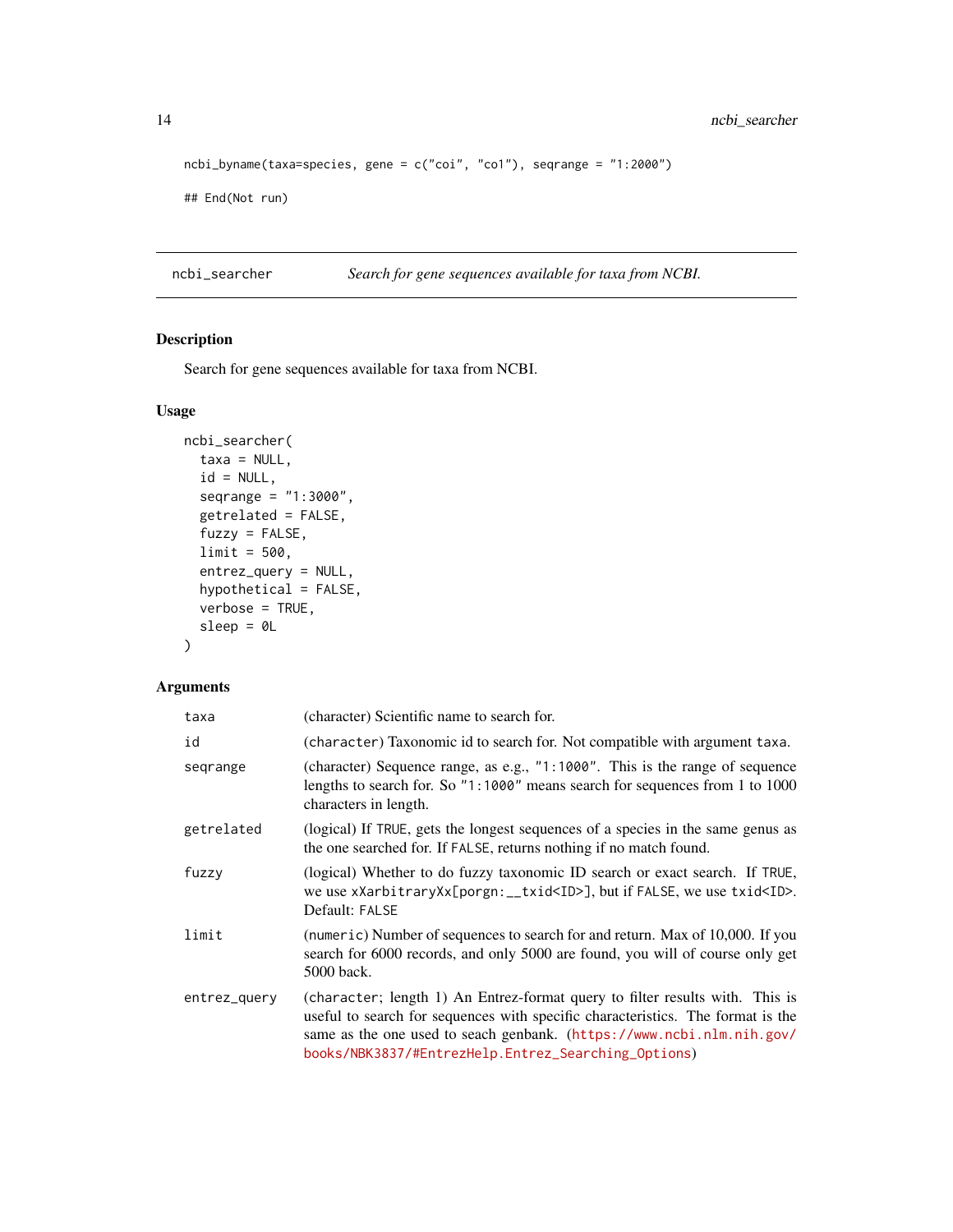<span id="page-14-0"></span>

| hypothetical | (logical; length 1) If FALSE, an attempt will be made to not return hypothetical                                                                  |
|--------------|---------------------------------------------------------------------------------------------------------------------------------------------------|
|              | or predicted sequences judging from accession number prefixs (XM and XR).                                                                         |
|              | This can result in less than the limit being returned even if there are more                                                                      |
|              | sequences available, since this filtering is done after searching NCBI.                                                                           |
| verbose      | (logical) If TRUE (default), informative messages printed.                                                                                        |
| sleep        | (integer) number of seconds to sleep before each HTTP request. use if running<br>to 429 Too Many Requests errors from NCBI. default: 0 (no sleep) |

#### Value

data. frame of results if a single input is given. A list of data. frames if multiple inputs are given.

# Authentication

NCBI rate limits requests. If you set an API key you have a higher rate limit. Set your API key like Sys.setenv(ENTREZ\_KEY="yourkey") or you can use ?rentrez::set\_entrez\_key. set verbose curl output (crul::set\_verbose()) to make sure your api key is being sent in the requests

#### Author(s)

Scott Chamberlain, Zachary Foster <zacharyfoster1989@gmail.com>

#### See Also

[ncbi\\_byid](#page-10-1), [ncbi\\_byname](#page-11-1)

# Examples

```
## Not run:
# A single species
out <- ncbi_searcher(taxa="Umbra limi", seqrange = "1:2000")
# Get the same species information using a taxonomy id
out <- ncbi_searcher(id = "75935", seqrange = "1:2000")
# If the taxon name is unique, using the taxon name and id are equivalent
all(nchi_ssearcher(id = "75935") == nchi_ssearcher(taxa="Umbra limit"))# If the taxon name is not unique, use taxon id
# "266948" is the uid for the butterfly genus, but there is also a genus
# of orchids with the
# same name
nrow(ncbi_searcher(id = "266948")) == nrow(ncbi_searcher(taxa="Satyrium"))
# get list of genes available, removing non-unique
unique(out$gene_desc)
# does the string 'RAG1' exist in any of the gene names
out[grep("RAG1", out$gene_desc, ignore.case=TRUE),]
# A single species without records in NCBI
out <- ncbi_searcher(taxa="Sequoia wellingtonia", seqrange="1:2000",
  getrelated=TRUE)
# Many species, can run in parallel or not using plyr
```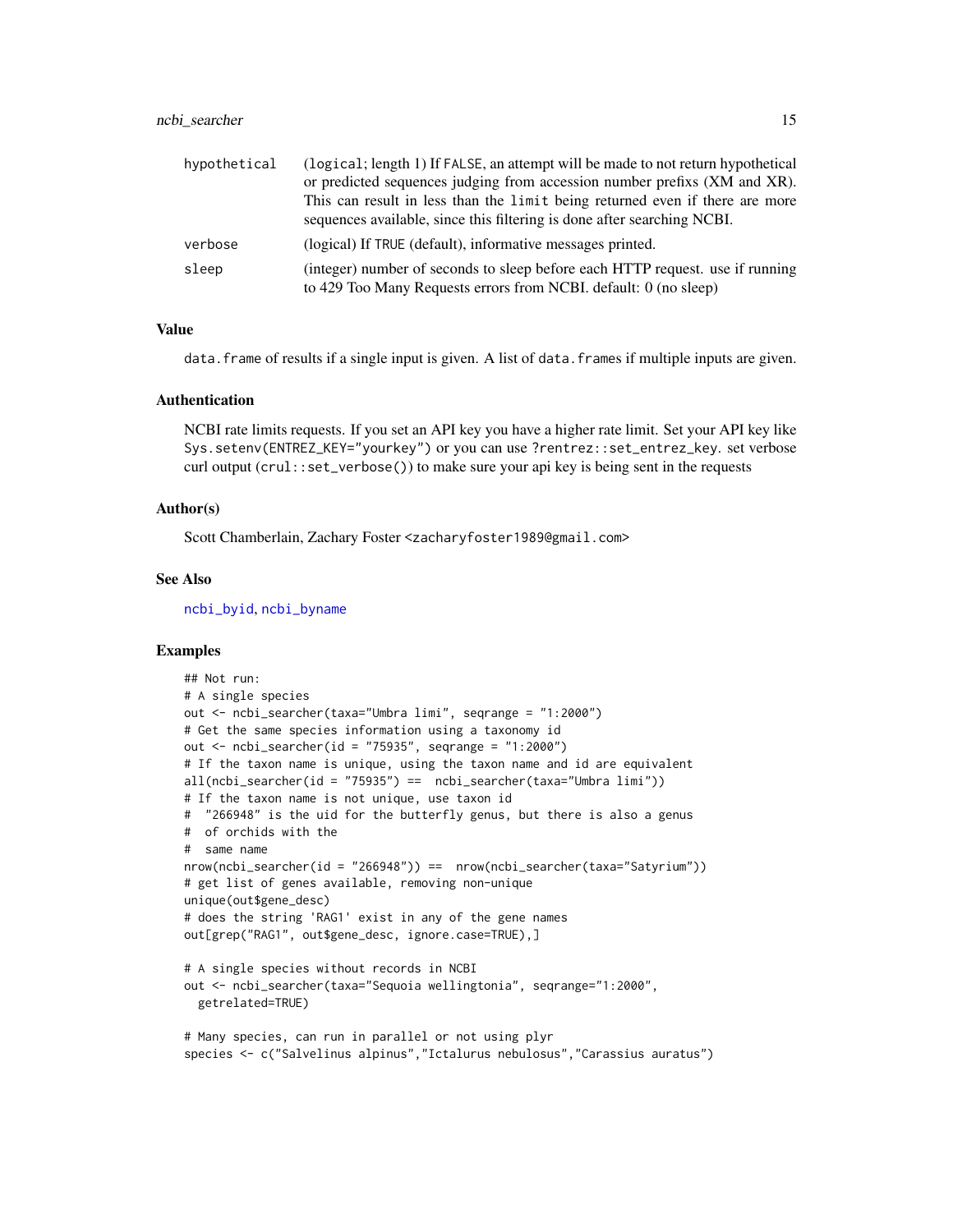```
out2 <- ncbi_searcher(taxa=species, seqrange = "1:2000")
lapply(out2, head)
library("plyr")
out2df <- ldply(out2) # make data.frame of all
unique(out2df$gene_desc) # get list of genes available, removing non-unique
out2df[grep("12S", out2df$gene_desc, ignore.case=TRUE), ]
# Using the getrelated and entrez_query options
ncbi_searcher(taxa = "Olpidiopsidales", limit = 5, getrelated = TRUE,
            entrez_query = "18S[title] AND 28S[title]")
# get refseqs
one <- ncbi_searcher(taxa = "Salmonella enterica",
  entrez_query="srcdb_refseq[PROP]")
two <- ncbi_searcher(taxa = "Salmonella enterica")
## End(Not run)
```
plantatt *PLANTATT plant traits dataset*

# Description

PLANTATT plant traits dataset

taxa\_search *Search for traits by taxa names*

#### Description

Search for traits by taxa names

#### Usage

```
taxa_search(x, db, ...)
```
# Arguments

|          | (character) Taxonomic name(s) to search for                         |
|----------|---------------------------------------------------------------------|
| db       | (character) only 'nebi' for now - other options maybe in the future |
| $\cdots$ | Curl options passed on to GET                                       |

# Value

A data.frame

<span id="page-15-0"></span>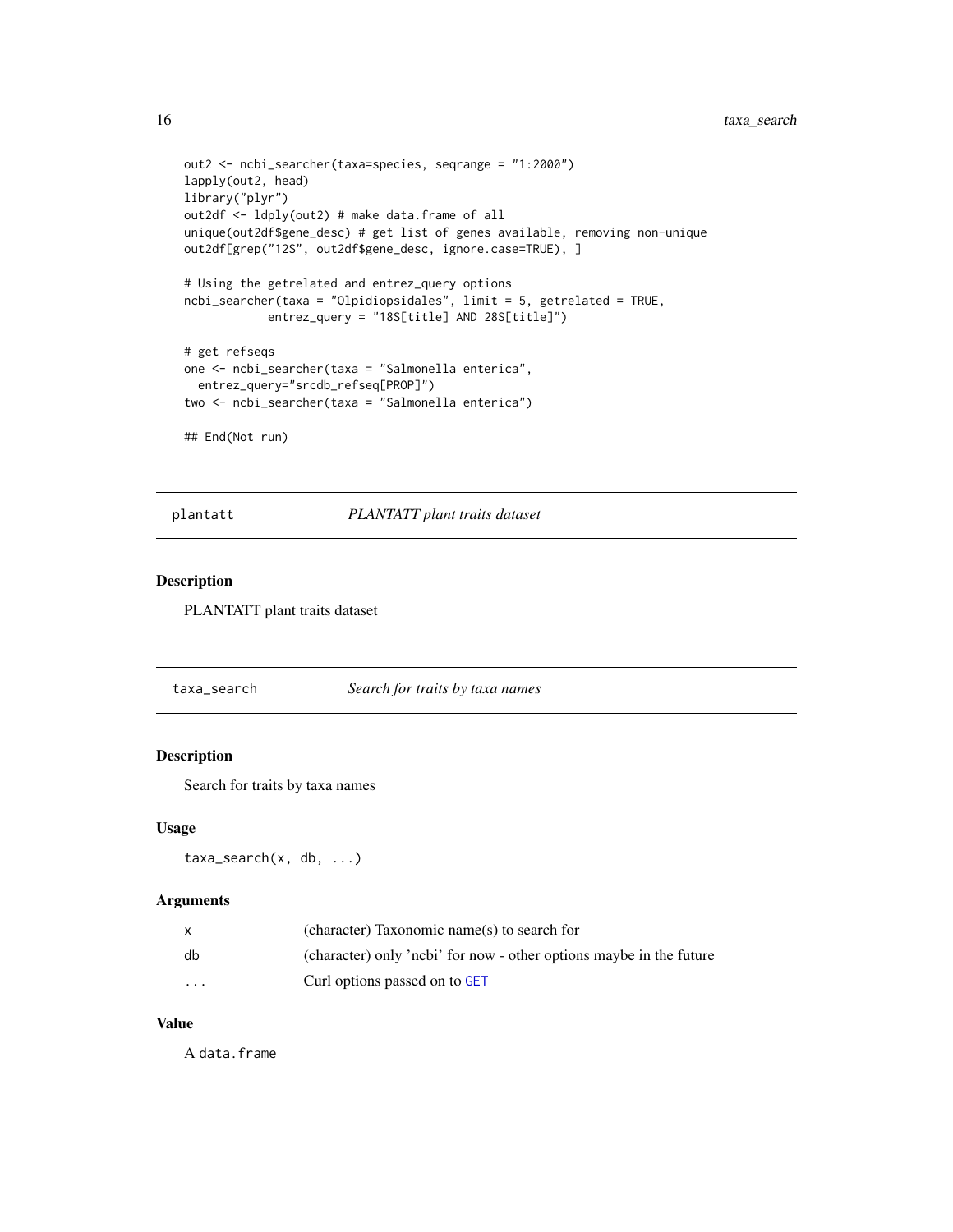#### <span id="page-16-0"></span>traitbank 17

#### Author(s)

Scott Chamberlain

#### Examples

```
## Not run:
taxa_search("Poa annua", db = "ncbi")
```
## End(Not run)

traitbank *Search for traits from EOL's Traitbank*

#### Description

Search for traits from EOL's Traitbank

## Usage

traitbank(query, key =  $NULL, ...)$ 

# Arguments

| query | (character) a query to the EOL Cypher service that holds Traitbank data. re-<br>quired. no default query given, see examples |
|-------|------------------------------------------------------------------------------------------------------------------------------|
| key   | (character) EOL Cypher query API key. required, either passed in or as an<br>environment variable                            |
| .     | Curl options passed on to verb-GET                                                                                           |

# Details

traitbank is an interface to the EOL Cypher query. Note that the previous interface EOL had for Traits has been completely replaced - thus, this function is completely different. You no longer query by EOL page id, but using the query language for a database called Neo4J. See the docs for help. Later we plan to make a more user friendly interface to get Traitbank data that doesn't require knowing the Neo4J query syntax

## Value

a list

# Authentication

You'll need an EOL cypher key to use this function. Get one by signing in to your EOL account https://eol.org/users/sign\_in then head to https://eol.org/services/authenticate to get a key. Store your key in your .Renviron file or similar under the name "EOL\_CYPHER\_KEY", and we will use that key in this function. Alternatively, you can pass in your key to the key parameter, but we do not recommend doing that as you risk accidentally committing your key to the public web.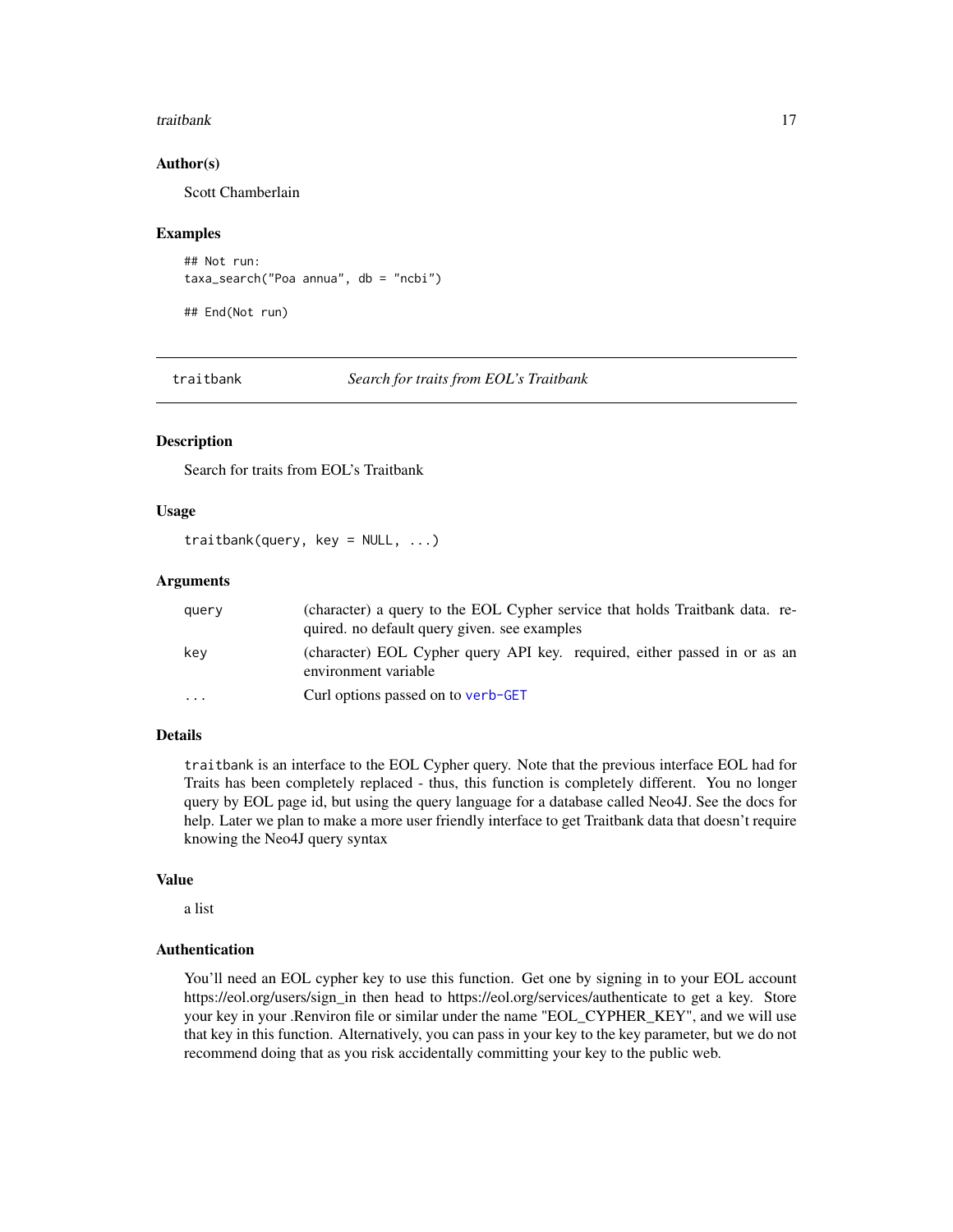# References

https://github.com/EOL/eol\_website/blob/master/doc/api.md https://github.com/EOL/eol\_website/blob/master/doc/queryexamples.md

# Examples

```
## Not run:
# traitbank_query function
traitbank(query = "MATCH (n:Trait) RETURN n LIMIT 1;")
# traitbank function
res <- traitbank(query = "MATCH (n:Trait) RETURN n LIMIT 2;")
res
## End(Not run)
```
<span id="page-17-1"></span>traits-defunct *Defunct functions in traits*

#### Description

These functions have been removed.

# Details

- eol\_invasive\_: This function has moved to a new package. See originr::eol
- fe\_native: This function has moved to a new package. See originr::flora\_europaea
- g\_invasive: This function has moved to a new package. See originr::gisd
- is\_native: This function has moved to a new package. See originr::is\_native
- tr\_usda: the API behind this function is down for good
- coral\_locations: API down for good, as far as I can tell
- coral\_methodologies: API down for good, as far as I can tell
- coral\_resources: API down for good, as far as I can tell
- coral\_species: API down for good, as far as I can tell
- coral\_taxa: API down for good, as far as I can tell
- coral\_traits: API down for good, as far as I can tell

<span id="page-17-0"></span>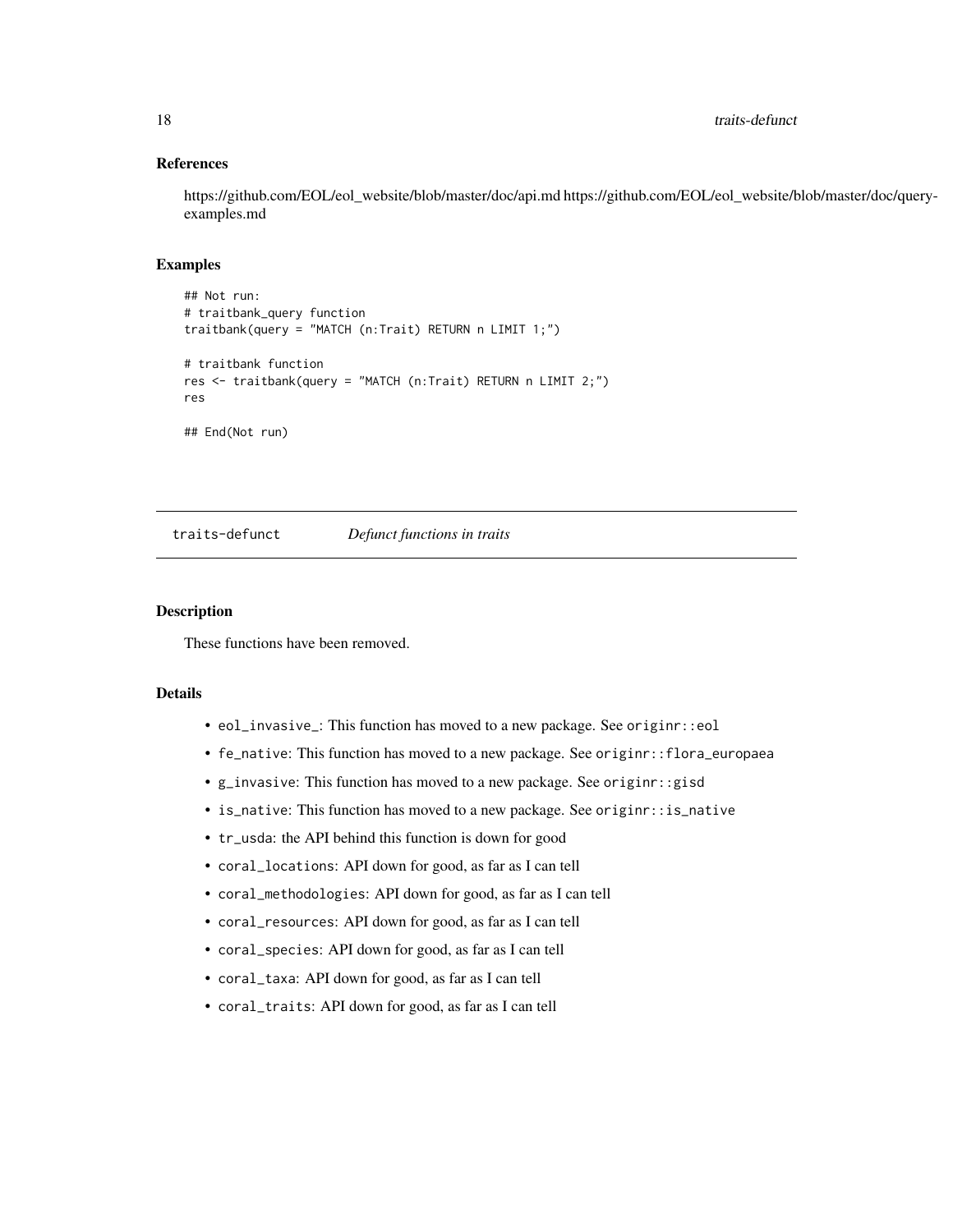<span id="page-18-0"></span>traits\_cache *Caching*

#### Description

Manage cached traits package files with hoardr

# Details

The dafault cache directory is paste0(rappdirs::user\_cache\_dir(),"/R/traits"), but you can set your own path using cache\_path\_set()

cache\_delete only accepts 1 file name, while cache\_delete\_all doesn't accept any names, but deletes all files. For deleting many specific files, use cache\_delete in a [lapply\(\)](#page-0-0) type call

# Useful user functions

- traits\_cache\$cache\_path\_get() get cache path
- traits\_cache\$cache\_path\_set() set cache path
- traits\_cache\$list() returns a character vector of full path file names
- traits\_cache\$files() returns file objects with metadata
- traits\_cache\$details() returns files with details
- traits\_cache\$delete() delete specific files
- traits\_cache\$delete\_all() delete all files, returns nothing

#### Examples

```
## Not run:
traits_cache
# list files in cache
traits_cache$list()
# delete certain database files
# traits_cache$delete("file path")
# traits_cache$list()
# delete all files in cache
# traits_cache$delete_all()
# traits_cache$list()
# set a different cache path from the default
```
## End(Not run)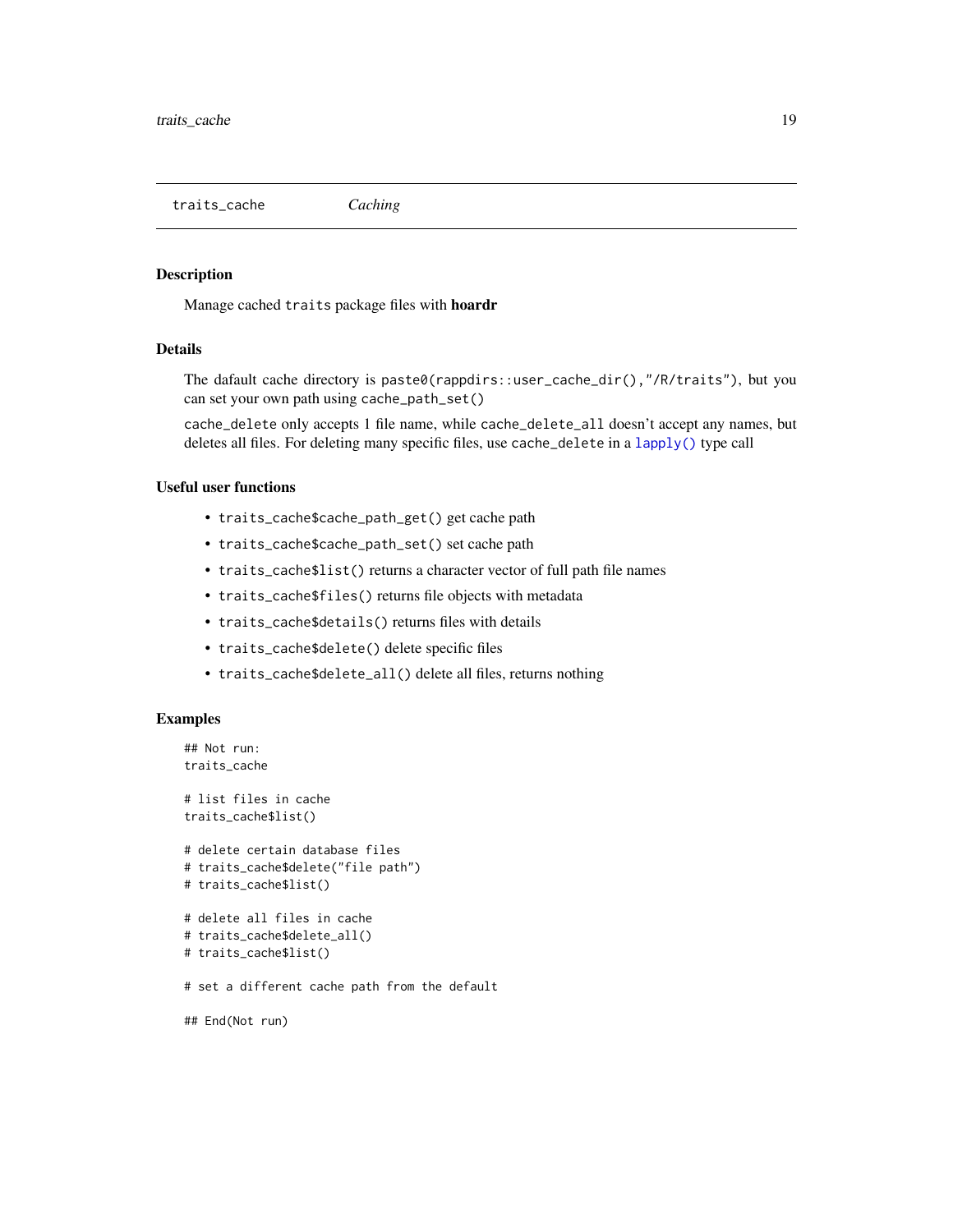<span id="page-19-1"></span><span id="page-19-0"></span>

# Description

Amniote life history dataset

#### Usage

 $tr\_ernest(read = TRUE, ...)$ 

# Arguments

| read     | (logical) read in csy files. Default: TRUE    |
|----------|-----------------------------------------------|
| $\cdots$ | Curl options passed on to crul:: HttpClient() |

### Details

When using this data, cite the paper:

Myhrvold, N. P., Baldridge, E., Chan, B., Sivam, D., Freeman, D. L. and Ernest, S. K. M. (2015), An amniote life-history database to perform comparative analyses with birds, mammals, and reptiles. Ecology, 96: 3109. https://doi.org/10.1890/15-0846R.1

As well as the Dryad data package:

L. Freeman, Daniel; P. Myhrvold, Nathan; Chan, Benjamin; Sivam, Dhileep; Ernest, S. K. Morgan; Baldridge, Elita (2016): Full Archive. figshare. https://doi.org/10.6084/m9.figshare.3563457.v1

# Value

paths to the files (character) if read=FALSE or a list of data.frame's if read=TRUE

#### References

https://doi.org/10.1890/15-0846R.1 https://doi.org/10.6084/m9.figshare.3563457.v1

#### Examples

```
## Not run:
res <- tr_ernest()
res$data
res$references
res$sparse
res$range_count
```
## End(Not run)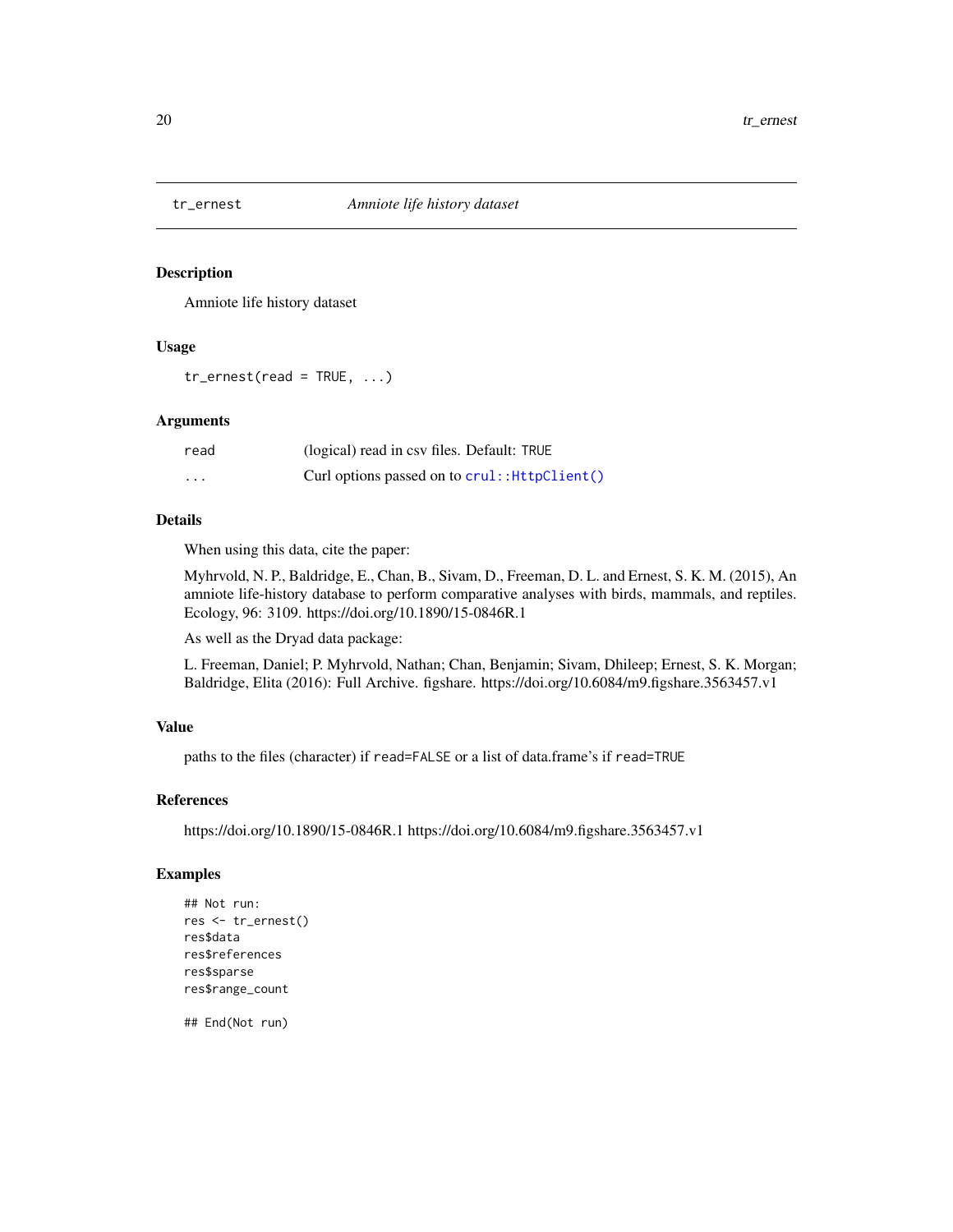<span id="page-20-1"></span><span id="page-20-0"></span>

## Description

Zanne et al. plant dataset

## Usage

 $tr\_zanne(read = TRUE, ...)$ 

#### Arguments

| read | (logical) read in csy files. Default: TRUE    |
|------|-----------------------------------------------|
| .    | Curl options passed on to crul:: HttpClient() |

# Details

This data is a dataset stored on Dryad (doi: 10.5061/dryad.63q27). When using this data, cite the paper:

Zanne AE, Tank DC, Cornwell WK, Eastman JM, Smith SA, FitzJohn RG, McGlinn DJ, O'Meara BC, Moles AT, Reich PB, Royer DL, Soltis DE, Stevens PF, Westoby M, Wright IJ, Aarssen L, Bertin RI, Calaminus A, Govaerts R, Hemmings F, Leishman MR, Oleksyn J, Soltis PS, Swenson NG, Warman L, Beaulieu JM, Ordonez A (2014) Three keys to the radiation of angiosperms into freezing environments. Nature 506(7486): 89-92. http://dx.doi.org/10.1038/nature12872

As well as the Dryad data package:

Zanne AE, Tank DC, Cornwell WK, Eastman JM, Smith SA, FitzJohn RG, McGlinn DJ, O'Meara BC, Moles AT, Reich PB, Royer DL, Soltis DE, Stevens PF, Westoby M, Wright IJ, Aarssen L, Bertin RI, Calaminus A, Govaerts R, Hemmings F, Leishman MR, Oleksyn J, Soltis PS, Swenson NG, Warman L, Beaulieu JM, Ordonez A (2013) Data from: Three keys to the radiation of angiosperms into freezing environments. Dryad Digital Repository. http://dx.doi.org/10.5061/dryad.63q27.2

#### Value

paths to the files (character) if read=FALSE or a list of data.frame's if read=TRUE

#### References

http://datadryad.org/resource/doi:10.5061/dryad.63q27

# Examples

```
## Not run:
res <- tr_zanne()
res$tax_lookup
res$woodiness
res$freezing
```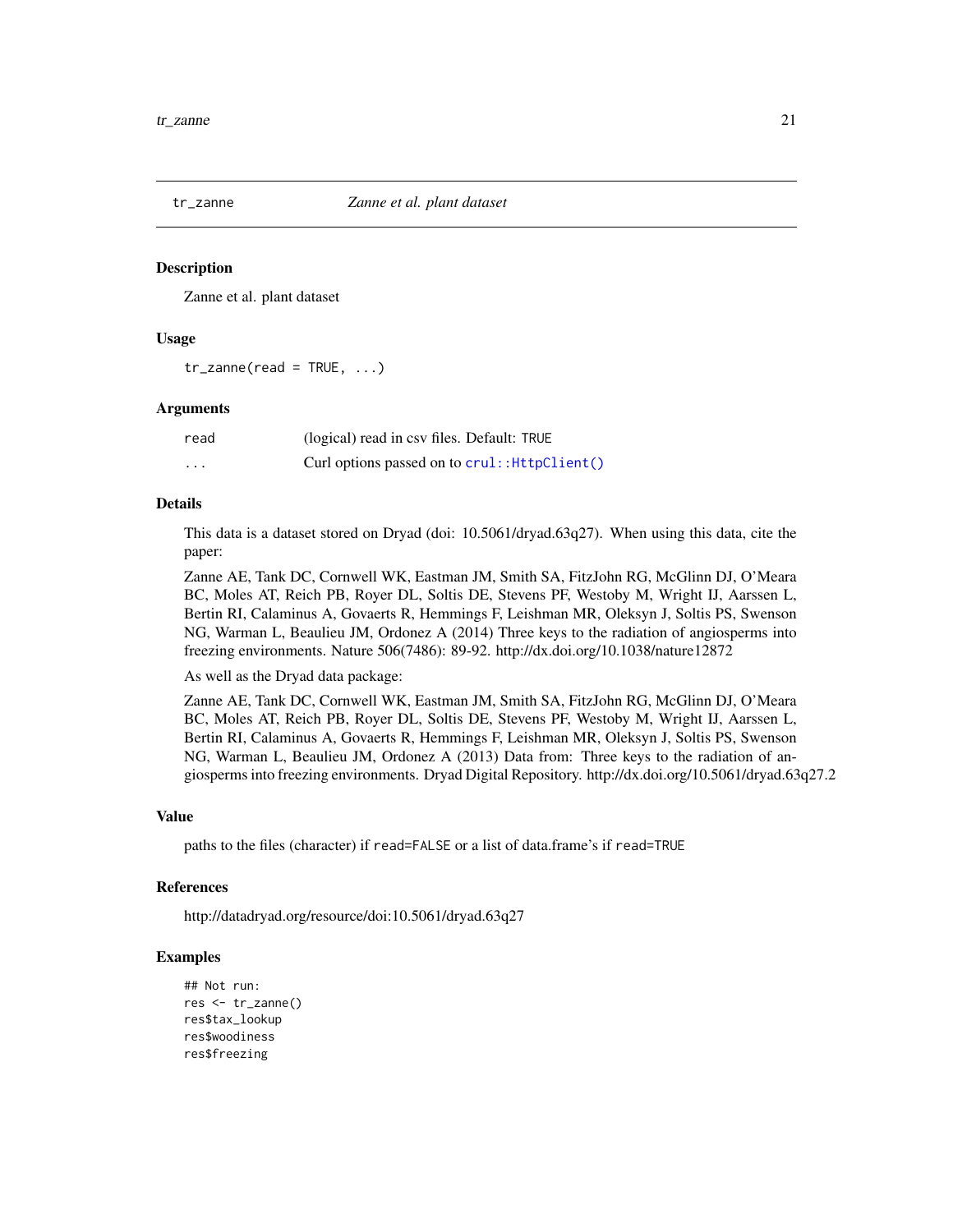22 transmitted to the control of the control of the control of the control of the control of the control of the control of the control of the control of the control of the control of the control of the control of the contr

res\$leaf\_phenology

## End(Not run)